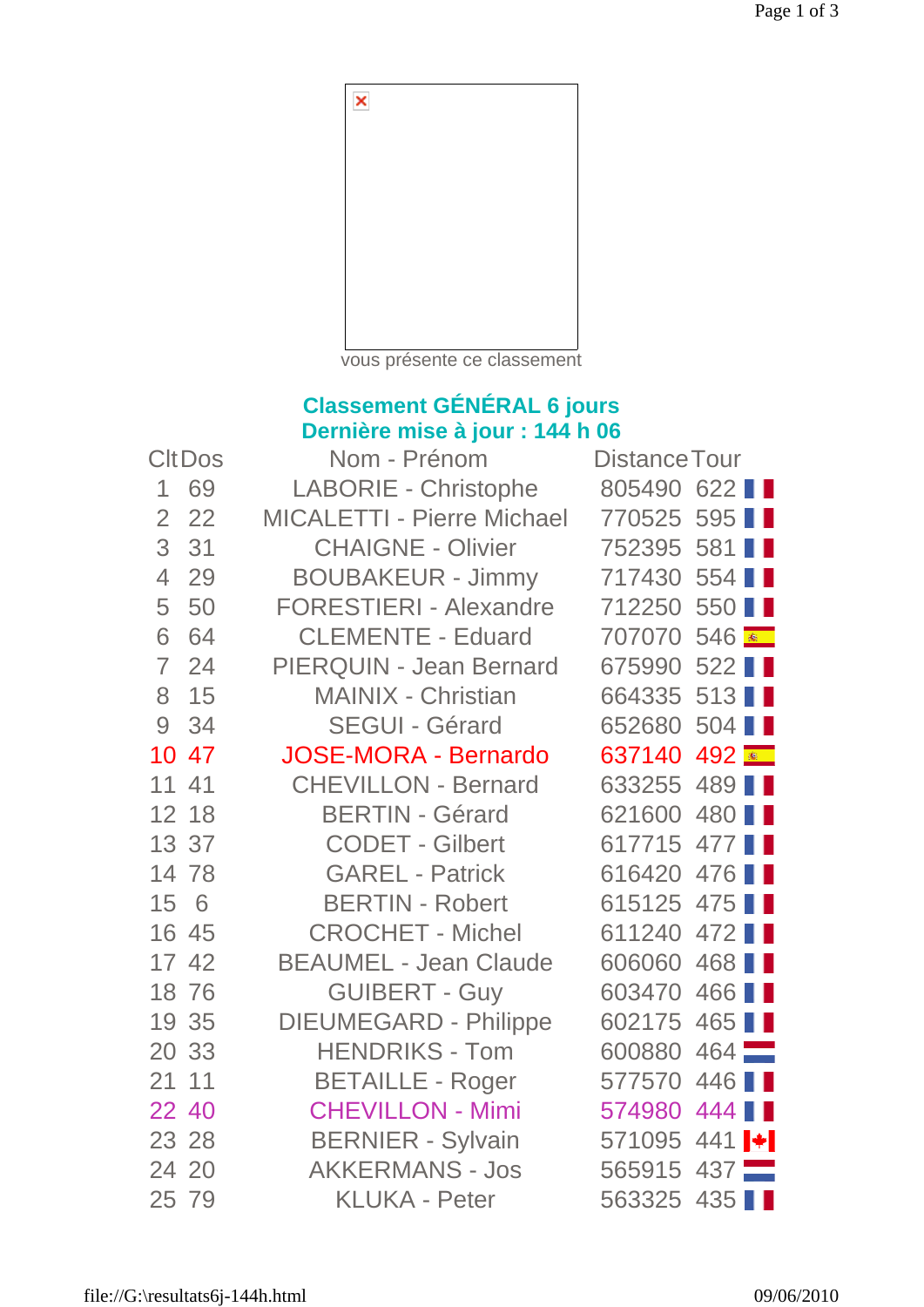| 26 30                | <b>BOGEVIG - Peter</b>                  | 560735 433                       |               |  |
|----------------------|-----------------------------------------|----------------------------------|---------------|--|
| 27 71                | JAGER - Ruth                            | 556850 430                       |               |  |
| 28 13                | <b>RENUART - Thomas</b>                 | 541310 418                       |               |  |
| 29 16                | <b>DOUMONT - Bernard</b>                | 541310 418                       |               |  |
| 30 32                | <b>GOUIN - Michel</b>                   | 538720 416 $\blacktriangleright$ |               |  |
| 31 36                | RODRIGUEZ SIBAJA - Bernabe 532245 411 ₹ |                                  |               |  |
| 32 59                | <b>JEANNIN - Christian</b>              | 521885 403                       |               |  |
| 33 14                | VELLY - Christian                       | 520590                           | 402           |  |
| 34 26                | <b>CHOMONT - Guy</b>                    | 520590                           | 402           |  |
| 35 54                | <b>BEAUVAIS - Anne</b>                  | 512820                           | 396 <b>II</b> |  |
| 36 51                | <b>SAUTEREAU - Christian</b>            | 508935 393                       |               |  |
| 37 43                | <b>MELENDEZ PEREZ - Alberto</b>         | 507640 392                       |               |  |
| 38 48                | <b>EMONIERE - Philippe</b>              | 505050 390                       |               |  |
| 39 73                | <b>ARZEL - Jean Claude</b>              | 503755 389                       |               |  |
| 40 56                | <b>GRASSI - Alain</b>                   | 503755 389                       |               |  |
| 41 9                 | <b>CORREDOR - Floreal</b>               | 501165 387                       |               |  |
| 42 65                | <b>FRANC - Philip</b>                   | 501165 387                       |               |  |
| 43 5                 | <b>SIMONS - Marie Jeanne</b>            | 501165 387                       |               |  |
| 44 72                | <b>THIEBAULT - Jean</b>                 | 492100 380                       |               |  |
| 45 10                | <b>ARPAILLANGE - Didier</b>             | 490805 379 ■                     |               |  |
| 46 38                | <b>VAN GEENE - Regina</b>               | 488215 377                       |               |  |
| 47 49                | <b>COMTE - Pascal</b>                   | 483035 373 1                     |               |  |
| 48 52                | <b>CALVO - Jean Charles</b>             | 481740 372                       |               |  |
| 49 39                | <b>MARTINEZ - Alain</b>                 | 476560 368 11                    |               |  |
| 50 17                | <b>WOILLOT - Olivier</b>                | 463610 358                       |               |  |
| 51 63                | <b>LEBRUN - Thierry</b>                 | 462315 357                       |               |  |
| 52 3                 | <b>FLAMENT - Jacques</b>                | 454545 351                       |               |  |
| 53 7                 | <b>SORENSEN - Richard Stanley</b>       | $450660$ 348                     |               |  |
| 54 67                | <b>DUMONCEAU - Yannick</b>              | 441595 341                       |               |  |
| 55 75                | <b>VIGUIE - Jean Philippe</b>           | 433825 335                       |               |  |
| 56 60                | MICHEL - Patrick                        | 428645 331                       |               |  |
| 57 25                | NYSTRÖM - K-G                           | 409220 316                       |               |  |
| 58 70                | <b>LHERITIER - Michel</b>               | 405335 313 ∎ ∎                   |               |  |
| 59 46                | <b>BOULANGER - Jean Claude</b>          | 404040 312                       |               |  |
| 60 53                | <b>LIENARD - Philippe</b>               | 402745 311                       |               |  |
| 61<br>$\overline{4}$ | PERON - Pascal                          | 400155 309                       |               |  |
| 62 80                | <b>CASPER - Alain</b>                   | 389795 301                       |               |  |
| 63 23                | <b>ESPINO - José Roberto</b>            | 384615 297                       |               |  |